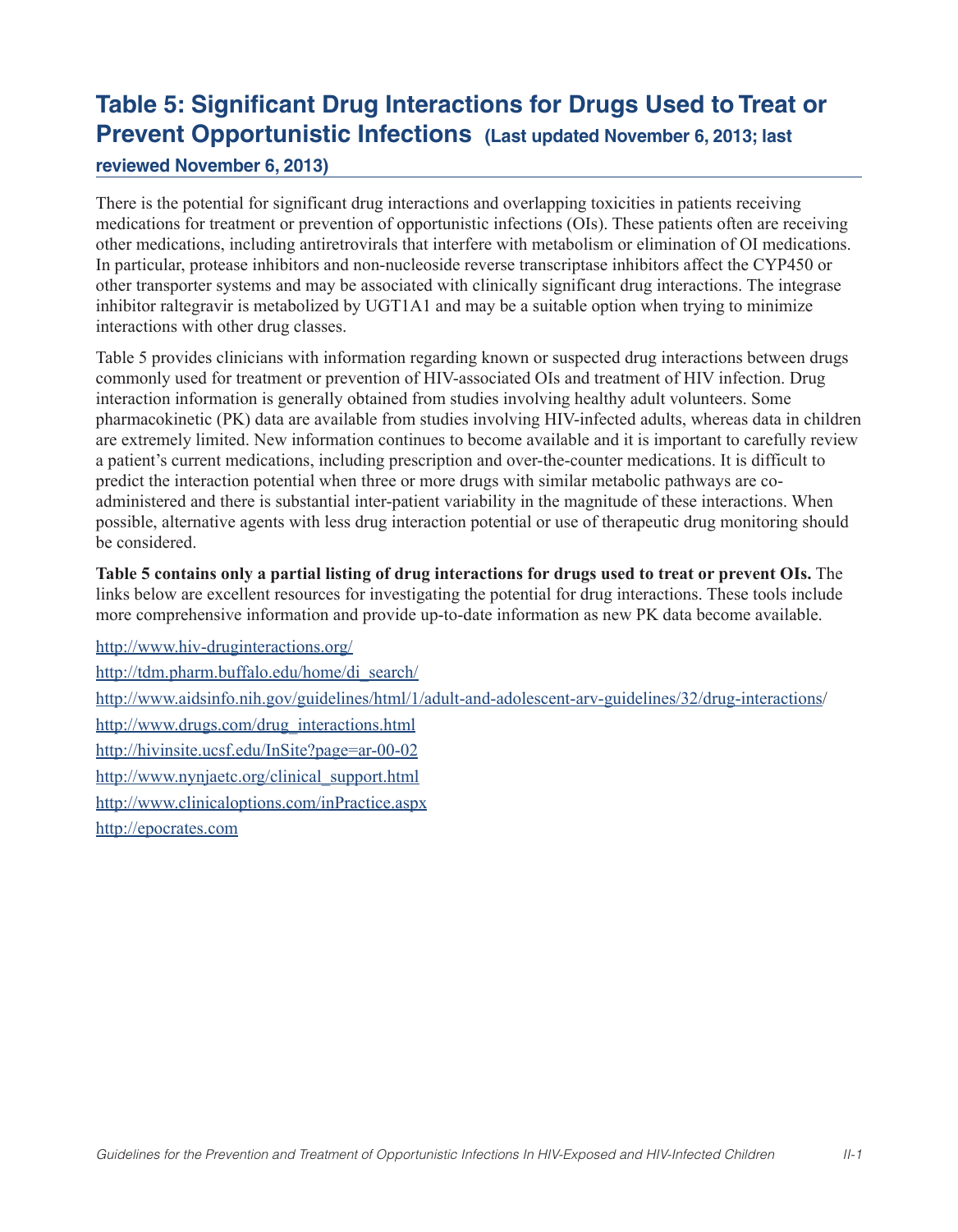# **Table 5: Significant Drug Interactions for Drugs Used to Treat or Prevent Opportunistic Infections** (page 1 of  $9$ )

| <b>Drug Name</b>                                                                                                                                                                                                                                                                           | <b>Overlapping Toxicities</b>                                                                                                                                                                                | <b>Recommendation</b>                                                                        |
|--------------------------------------------------------------------------------------------------------------------------------------------------------------------------------------------------------------------------------------------------------------------------------------------|--------------------------------------------------------------------------------------------------------------------------------------------------------------------------------------------------------------|----------------------------------------------------------------------------------------------|
| * The drug interactions included in this table were selected on the basis of their potential clinical significance and are not<br>inclusive of all potential drug interactions (see drug label and the drug interaction websites listed for complete information<br>on drug interactions). |                                                                                                                                                                                                              |                                                                                              |
| <b>Acyclovir</b><br>(Zovirax)                                                                                                                                                                                                                                                              | Overlapping Toxicities:<br>• Nephrotoxic drugs                                                                                                                                                               | Monitor for toxicities of these drugs.                                                       |
|                                                                                                                                                                                                                                                                                            | Increased Concentrations (Both Drugs) and<br>Overlapping Toxicities:<br>• Antivirals: valacyclovir, valganciclovir, ganciclovir,<br>cidofovir<br>• ARVs: tenofovir                                           | Monitor for toxicities of these drugs.                                                       |
| <b>Albendazole</b>                                                                                                                                                                                                                                                                         | Increases Albendazole Concentrations:<br>• Anthelmintic drugs: praziquantel                                                                                                                                  | Caution advised.                                                                             |
| <b>Amikacin</b>                                                                                                                                                                                                                                                                            | <b>Overlapping Toxicities:</b><br>• Anti-tuberculosis drugs (injectable): streptomycin,<br>kanamycin<br>• Nephrotoxic or ototoxic drugs<br>• Antimycobacterial drugs: capreomycin<br>• Antivirals: cidofovir | Caution advised. Avoid combination of amikacin and<br>cidofovir.                             |
| <b>Amphotericin B</b><br>Amphotericin B<br>Lipid Complex<br>(Abelcet)<br>Amphotericin B<br>Liposome<br>(Ambisome)                                                                                                                                                                          | Overlapping Toxicities:<br>• Bone marrow suppressant drugs: corticosteroids<br>• Nephrotoxic drugs<br>• Neuromuscular blocking drugs                                                                         | Caution advised.                                                                             |
| <b>Atovaquone</b>                                                                                                                                                                                                                                                                          | <b>Decreases Atovaguone Concentrations:</b><br>• Antimycobacterial drugs: rifampin, rifabutin<br>• ARVs: lopinavir/ritonavir, atazanavir/ritonavir<br>• Antibiotics: doxycycline                             | Co-administration of atovaquone and rifampin<br>should be avoided.                           |
| <b>Azithromycin</b>                                                                                                                                                                                                                                                                        | Overlapping Toxicities:<br>• Artemether/lumefantrine, chloroquine, quinine                                                                                                                                   | Caution advised. Increased risk of QT prolongation.                                          |
| <b>Boceprevir</b>                                                                                                                                                                                                                                                                          | Please see Adult OI guidelines for information about drug interactions, including warnings about interactions<br>between boceprevir and HIV protease inhibitors.                                             |                                                                                              |
| Capreomycin                                                                                                                                                                                                                                                                                | Overlapping Toxicities:<br>• Nephrotoxic or ototoxic drugs<br>• Neuromuscular blocking drugs<br>• Antibacterial drugs: aminoglycosides (parenteral)                                                          | Caution advised.                                                                             |
| Caspofungin                                                                                                                                                                                                                                                                                | Decreases Caspofungin Concentrations:<br>• Anticonvulsant drugs: phenytoin<br>• Antimycobacterial drugs: rifampin<br>• ARV drugs: efavirenz, nevirapine                                                      | Increase in dose of caspofungin is recommended<br>when co-administered with CYP450 inducers. |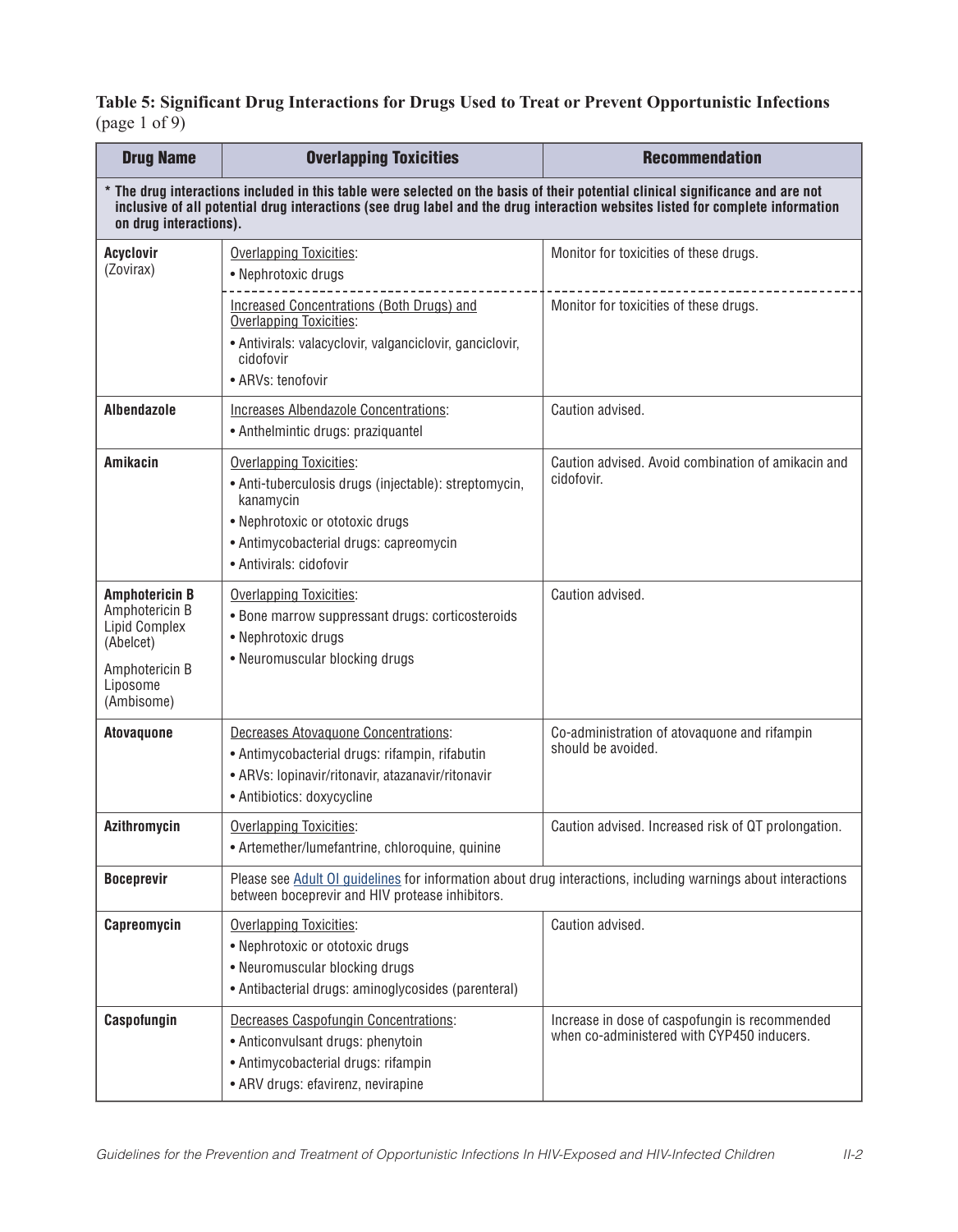# **Table 5: Significant Drug Interactions for Drugs Used to Treat or Prevent Opportunistic Infections** (page 2 of 9)

| <b>Drug Name</b>                                                                                                                                                                                                                                                                           | <b>Overlapping Toxicities</b>                                                                                                                                                             | <b>Recommendation</b>                                                                                                                                                                                                   |
|--------------------------------------------------------------------------------------------------------------------------------------------------------------------------------------------------------------------------------------------------------------------------------------------|-------------------------------------------------------------------------------------------------------------------------------------------------------------------------------------------|-------------------------------------------------------------------------------------------------------------------------------------------------------------------------------------------------------------------------|
| * The drug interactions included in this table were selected on the basis of their potential clinical significance and are not<br>inclusive of all potential drug interactions (see drug label and the drug interaction websites listed for complete information<br>on drug interactions). |                                                                                                                                                                                           |                                                                                                                                                                                                                         |
| <b>Cidofovir</b>                                                                                                                                                                                                                                                                           | <b>Overlapping Toxicities:</b><br>• Antibacterial drugs: aminoglycosides<br>• Antiviral drugs: foscarnet<br>• Nephrotoxic drugs                                                           | Monitor for toxicities of these drugs.                                                                                                                                                                                  |
| Ciprofloxacin                                                                                                                                                                                                                                                                              | Decreases Ciprofloxacin Absorption:<br>• ARV drugs: didanosine<br>· Minerals: ferrous sulfate, zinc<br>· Gastrointestinal drugs: antacids, sucralfate,<br>magnesium-containing laxatives  | Give oral ciprofloxacin 2 hours before or 6 hours<br>after drugs that may interfere with absorption.                                                                                                                    |
|                                                                                                                                                                                                                                                                                            | <b>Overlapping Toxicities:</b><br>• Artemether/lumefantrine, clarithromycin, quinine                                                                                                      | Caution advised.                                                                                                                                                                                                        |
| Clarithromycin                                                                                                                                                                                                                                                                             | <b>Increases Clarithromycin Concentrations:</b><br>• ARV drugs: atazanavir/ritonavir, lopinavir/ritonavir<br>• Antifungals: itraconazole (itraconazole<br>concentrations also increased)  | Caution advised. Concern for QTc prolongation.<br>Decrease clarithromycin dose or consider switching<br>to azithromycin, which has less potential for drug<br>interactions.                                             |
|                                                                                                                                                                                                                                                                                            | Increases Concentration of Other Medications:<br>• ARV drugs: etravirine                                                                                                                  | Consider alternative agent.                                                                                                                                                                                             |
|                                                                                                                                                                                                                                                                                            | Decreases Clarithromycin Concentrations:<br>• ARV drugs: efavirenz, etravirine, nevirapine<br>• Antimycobacterial drugs: rifampin, rifabutin<br>(rifabutin concentrations also increased) | Consider switching to azithromycin, which has less<br>potential for drug interaction.<br>For concomitant use of rifabutin and clarithromycin,<br>consider decreasing dose of rifabutin or switching to<br>azithromycin. |
| Clindamycin                                                                                                                                                                                                                                                                                | Decreases Clindamycin Antibacterial Efficacy:<br>• Antibacterial drugs: chloramphenicol,<br>erythromycins                                                                                 | Avoid concomitant use.                                                                                                                                                                                                  |
| <b>Cycloserine</b>                                                                                                                                                                                                                                                                         | <b>Overlapping Toxicities:</b><br>• Antimycobacterial drugs: ethionamide, isoniazid                                                                                                       | Caution advised.                                                                                                                                                                                                        |
| <b>Dapsone</b>                                                                                                                                                                                                                                                                             | Decreases Dapsone Concentrations:<br>• Antimycobacterial drugs: rifampin                                                                                                                  | Co-administration should be avoided if possible.<br>Consider alternatives for dapsone or use rifabutin.                                                                                                                 |
|                                                                                                                                                                                                                                                                                            | <b>Decreases Dapsone Absorption:</b><br>• ARV drugs: didanosine suspension<br>• Gastrointestinal drugs: antacids                                                                          | For co-administration with antacids or didanosine<br>suspension, give dapsone 1 hour before or 4 hours<br>after the other medication.                                                                                   |
|                                                                                                                                                                                                                                                                                            | Overlapping Toxicities:<br>. Bone marrow suppressant drugs or drugs<br>associated with hemolysis                                                                                          | Caution advised.                                                                                                                                                                                                        |
| <b>Doxycycline</b>                                                                                                                                                                                                                                                                         | Decreases Doxycycline Concentrations:<br>• Anticonvulsant drugs: phenytoin, carbamazepine<br>• Antimycobacterial drugs: rifampin                                                          | Potential for decreased doxycycline efficacy. Monitor<br>for therapeutic failure.                                                                                                                                       |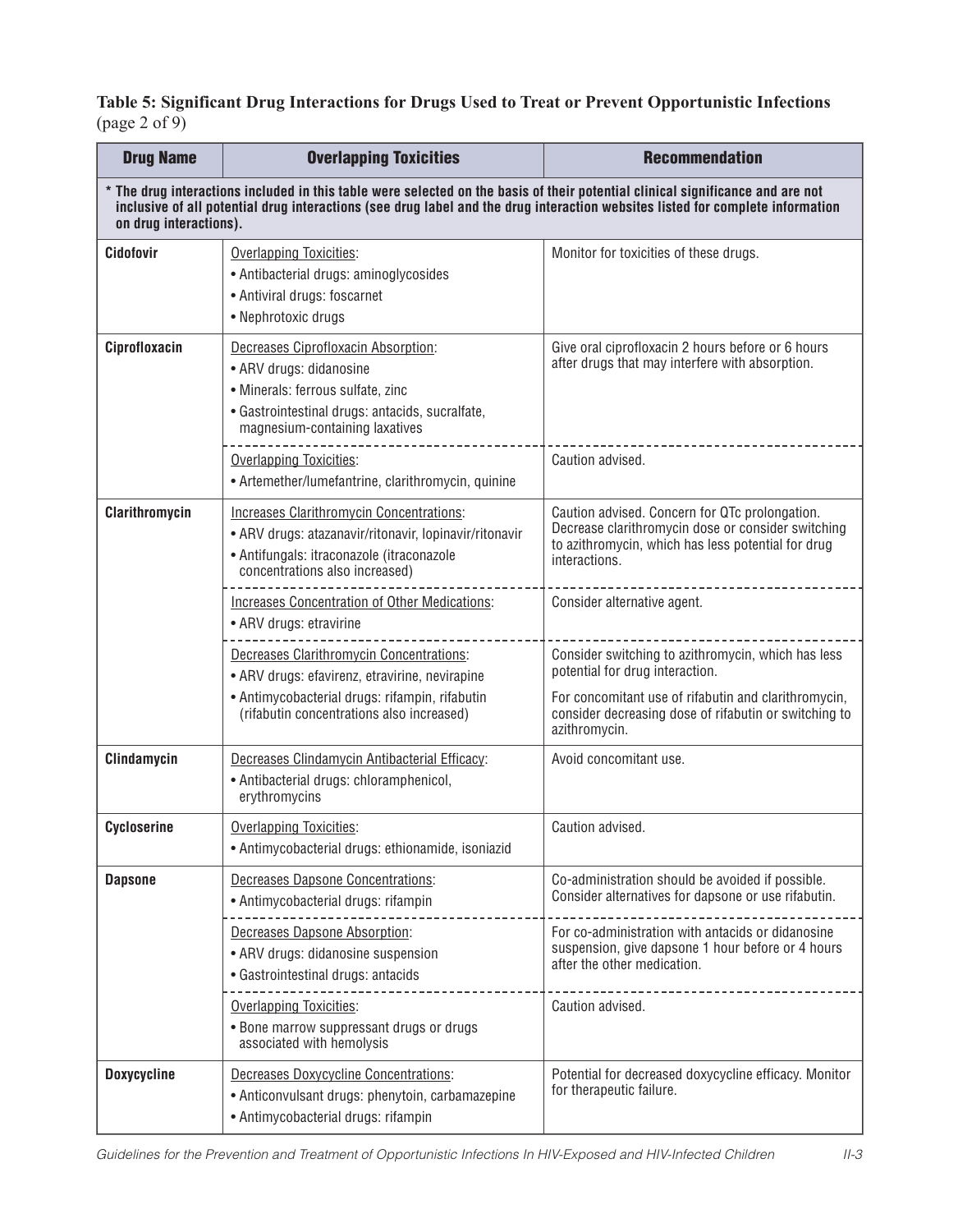**Table 5: Significant Drug Interactions for Drugs Used to Treat or Prevent Opportunistic Infections** (page 3 of  $9$ )

| <b>Drug Name</b>                                                                                                                                                                                                                                                                           | <b>Overlapping Toxicities</b>                                                                                                                                     | <b>Recommendation</b>                                                                                                                                                                                                                     |
|--------------------------------------------------------------------------------------------------------------------------------------------------------------------------------------------------------------------------------------------------------------------------------------------|-------------------------------------------------------------------------------------------------------------------------------------------------------------------|-------------------------------------------------------------------------------------------------------------------------------------------------------------------------------------------------------------------------------------------|
| * The drug interactions included in this table were selected on the basis of their potential clinical significance and are not<br>inclusive of all potential drug interactions (see drug label and the drug interaction websites listed for complete information<br>on drug interactions). |                                                                                                                                                                   |                                                                                                                                                                                                                                           |
| Erythromycin                                                                                                                                                                                                                                                                               | Increases Concentrations of Erythromycin and Co-<br><b>Administered Medication:</b><br>• Antifungals: itraconazole                                                | Monitor for toxicities of both drugs, potential for QT<br>prolongation.                                                                                                                                                                   |
| <b>Ethambutol</b>                                                                                                                                                                                                                                                                          | Overlapping Toxicities:<br>• Neurotoxic drugs                                                                                                                     | Caution advised.                                                                                                                                                                                                                          |
| <b>Ethionamide</b>                                                                                                                                                                                                                                                                         | Potential for Increased Toxicity Due to Overlapping<br>Toxicity:<br>• Neurotoxic drugs<br>• Antimycobacterial drugs: cycloserine, isoniazid                       | Caution advised.                                                                                                                                                                                                                          |
| <b>Fluconazole</b>                                                                                                                                                                                                                                                                         | Decreases Fluconazole Levels:<br>• Anticonvulsant drugs: phenytoin<br>• Antimycobacterial drugs: rifampin<br>• ARV drugs: rilpivirine                             | Monitor for efficacy. May need to increase<br>fluconazole dose.                                                                                                                                                                           |
|                                                                                                                                                                                                                                                                                            | <b>Increases Concomitant Drug Concentrations:</b><br>• ARV drugs: saquinavir, tipranavir, nevirapine, and<br>etravirine                                           | May need to decrease dose of saquinavir. Avoid<br>tipranivir with high doses of fluconazole (maximum<br>fluconazole dose in adults: 200 mg). Caution advised<br>with etravirine.                                                          |
|                                                                                                                                                                                                                                                                                            | • Antimycobacterial drugs: rifabutin                                                                                                                              | May need to decrease dose of rifabutin.                                                                                                                                                                                                   |
|                                                                                                                                                                                                                                                                                            | · Statins: simvastatin, lovastatin, atorvastatin                                                                                                                  | Do not co-administer with simvastatin or lovastatin.<br>Avoid use of atorvastatin if possible. Alternative<br>statins such as fluvastatin, rosuvastatin, pravastatin<br>are preferred or discontinue statin during antifungal<br>therapy. |
| <b>Flucytosine</b>                                                                                                                                                                                                                                                                         | Increases Flucytosine Concentrations:<br>• Nephrotoxic drugs                                                                                                      | Caution advised.                                                                                                                                                                                                                          |
| <b>Foscarnet</b>                                                                                                                                                                                                                                                                           | <b>Overlapping Toxicities:</b><br>• Antiviral drugs: cidofovir<br>• Anti-pneumocystis drugs: pentamidine<br>• Nephrotoxic drugs                                   | Monitor for toxicities of these drugs.                                                                                                                                                                                                    |
| Ganciclovir                                                                                                                                                                                                                                                                                | <b>Increases Ganciclovir Concentrations:</b><br>• ARV drugs: tenofovir (concentrations also increased)                                                            | Monitor for toxicities of these drugs.                                                                                                                                                                                                    |
|                                                                                                                                                                                                                                                                                            | <b>Increases Concomitant Drug Concentrations:</b><br>• ARV drugs: didanosine, tenofovir                                                                           | Caution advised.                                                                                                                                                                                                                          |
|                                                                                                                                                                                                                                                                                            | <b>Overlapping Toxicities:</b><br>• Antibacterial drugs: imipenem-cilastatin<br>• ARV drugs: zidovudine<br>• Bone marrow suppressant drugs<br>• Nephrotoxic drugs | Caution advised. Increased risk of seizures with<br>imipenem-cilastatin.                                                                                                                                                                  |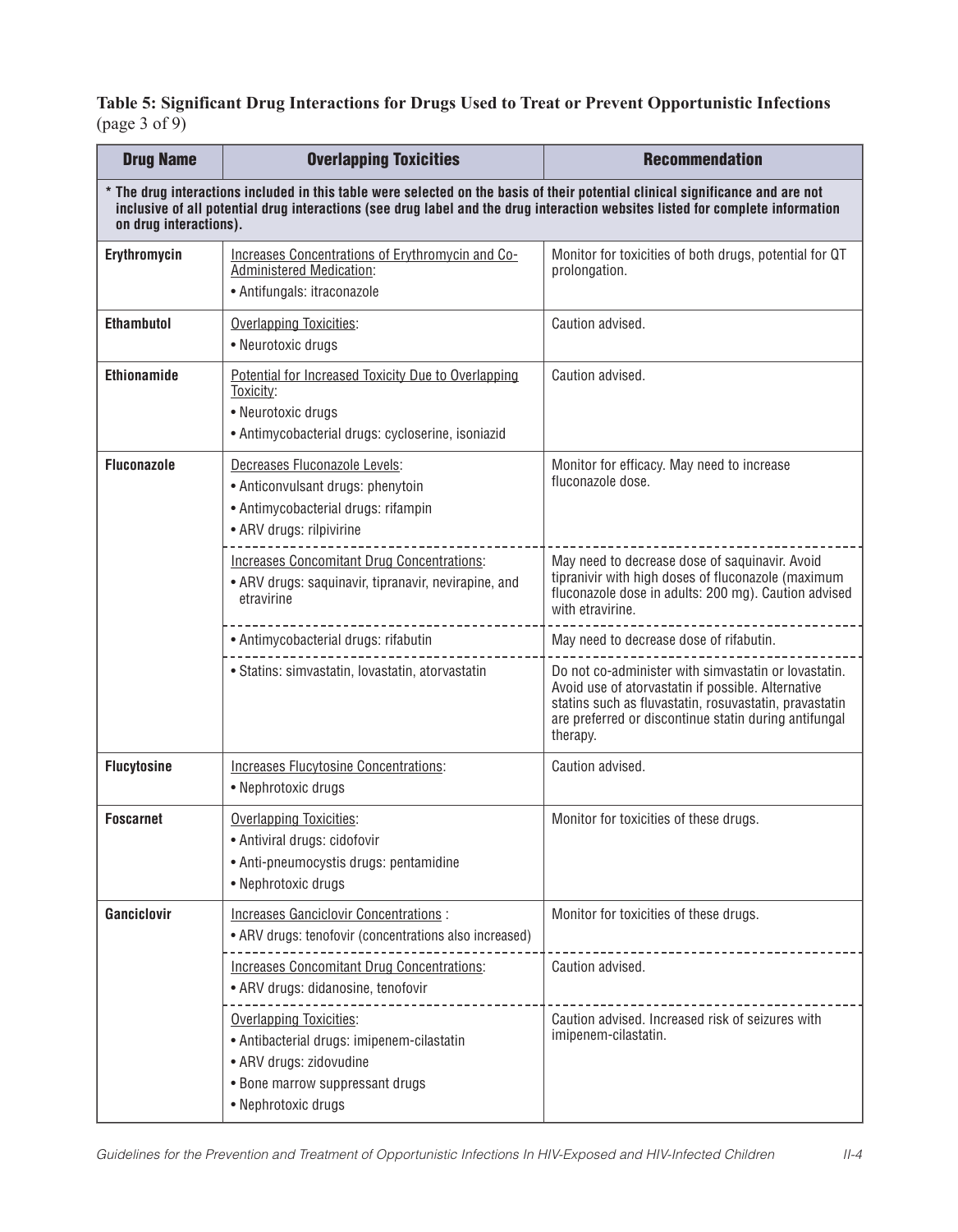# **Table 5: Significant Drug Interactions for Drugs Used to Treat or Prevent Opportunistic Infections** (page  $4$  of  $9$ )

| <b>Drug Name</b>                                                                                                                                                                                                                                                                           | <b>Overlapping Toxicities</b>                                                                                                                   | <b>Recommendation</b>                                                                                                                                                                                                                  |
|--------------------------------------------------------------------------------------------------------------------------------------------------------------------------------------------------------------------------------------------------------------------------------------------|-------------------------------------------------------------------------------------------------------------------------------------------------|----------------------------------------------------------------------------------------------------------------------------------------------------------------------------------------------------------------------------------------|
| * The drug interactions included in this table were selected on the basis of their potential clinical significance and are not<br>inclusive of all potential drug interactions (see drug label and the drug interaction websites listed for complete information on<br>drug interactions). |                                                                                                                                                 |                                                                                                                                                                                                                                        |
| <b>Interferon-Alfa</b>                                                                                                                                                                                                                                                                     | <b>Overlapping Toxicities:</b><br>• ARV drugs: zidovudine, lamivudine<br>• Bone marrow suppressant drugs                                        | Co-administration of zidovudine and lamivudine<br>should be avoided if possible. Caution advised with<br>other bone marrow suppressant drugs.                                                                                          |
| <b>Isoniazid</b>                                                                                                                                                                                                                                                                           | <b>Decreases Isoniazid Concentrations:</b><br>• Corticosteroids: glucocorticoids (e.g., prednisolone)                                           | Use with caution.                                                                                                                                                                                                                      |
|                                                                                                                                                                                                                                                                                            | Decreases Isoniazid Absorption:<br>• Gastrointestinal drugs: antacids                                                                           | Caution advised.                                                                                                                                                                                                                       |
|                                                                                                                                                                                                                                                                                            | <b>Increases Concomitant Drug Concentrations:</b><br>• Diazepam                                                                                 | Caution advised.                                                                                                                                                                                                                       |
|                                                                                                                                                                                                                                                                                            | <b>Decreases Concomitant Drug Concentrations:</b><br>• Antifungal drugs: ketoconazole, itraconazole                                             | Co-administration should be avoided, if possible.                                                                                                                                                                                      |
|                                                                                                                                                                                                                                                                                            | <b>Overlapping Toxicities:</b><br>• Antimycobacterial drugs: rifampin, cycloserine,<br>ethionamide<br>• Hepatotoxic drugs<br>• Neurotoxic drugs | Caution advised.                                                                                                                                                                                                                       |
| <b>Itraconazole</b>                                                                                                                                                                                                                                                                        | Increases Itraconazole Concentration:<br>· Antibacterial: clarithromycin, erythromycin,<br>ciprofloxacin<br>• ARVs: protease inhibitors         | Monitor for toxicities. Monitor itraconazole<br>concentration. Consider azithromycin instead of other<br>macrolides. High doses of itraconazole are not<br>recommended with PIs.                                                       |
|                                                                                                                                                                                                                                                                                            | <b>Increases Concomitant Drug Concentrations:</b><br>• ARV drugs: etravirine, maraviroc, protease inhibitors                                    | Caution advised. Monitor for toxicities. Decrease adult<br>maraviroc dose to 150 mg twice daily.                                                                                                                                       |
|                                                                                                                                                                                                                                                                                            | • Statins: lovastatin, simvastatin, atorvastatin                                                                                                | Do not co-administer with simvastatin or lovastatin.<br>Avoid use of atorvastatin if possible. Alternative statins<br>such as fluvastatin, rosuvastatin, pravastatin are<br>preferred or discontinue statin during antifungal therapy. |
|                                                                                                                                                                                                                                                                                            | • Antibacterial: clarithromycin, erythromycin                                                                                                   | Consider switching to azithromycin, which has less<br>potential for drug interaction.                                                                                                                                                  |
|                                                                                                                                                                                                                                                                                            | · Sedatives/hypnotics: midazolam, alprazolam,<br>diazepam                                                                                       | Co-administration of midazolam and alprazolam<br>should be avoided. Co-administration of diazepam<br>should be avoided, if possible.                                                                                                   |
|                                                                                                                                                                                                                                                                                            | · Cardiac: quinidine                                                                                                                            | Co-administration of quinidine should be avoided. QT<br>prolongation.                                                                                                                                                                  |
|                                                                                                                                                                                                                                                                                            | Decreases Itraconazole Concentrations:<br>• ARV drugs: efavirenz, etravirine, nevirapine, rilpivirine                                           | Monitor itraconazole concentration. Co-administration<br>of efavirenz should be avoided if possible.                                                                                                                                   |
|                                                                                                                                                                                                                                                                                            | • Anticonvulsant drugs: carbamazepine, (fos)phenytoin                                                                                           | Monitor itraconazole concentration.                                                                                                                                                                                                    |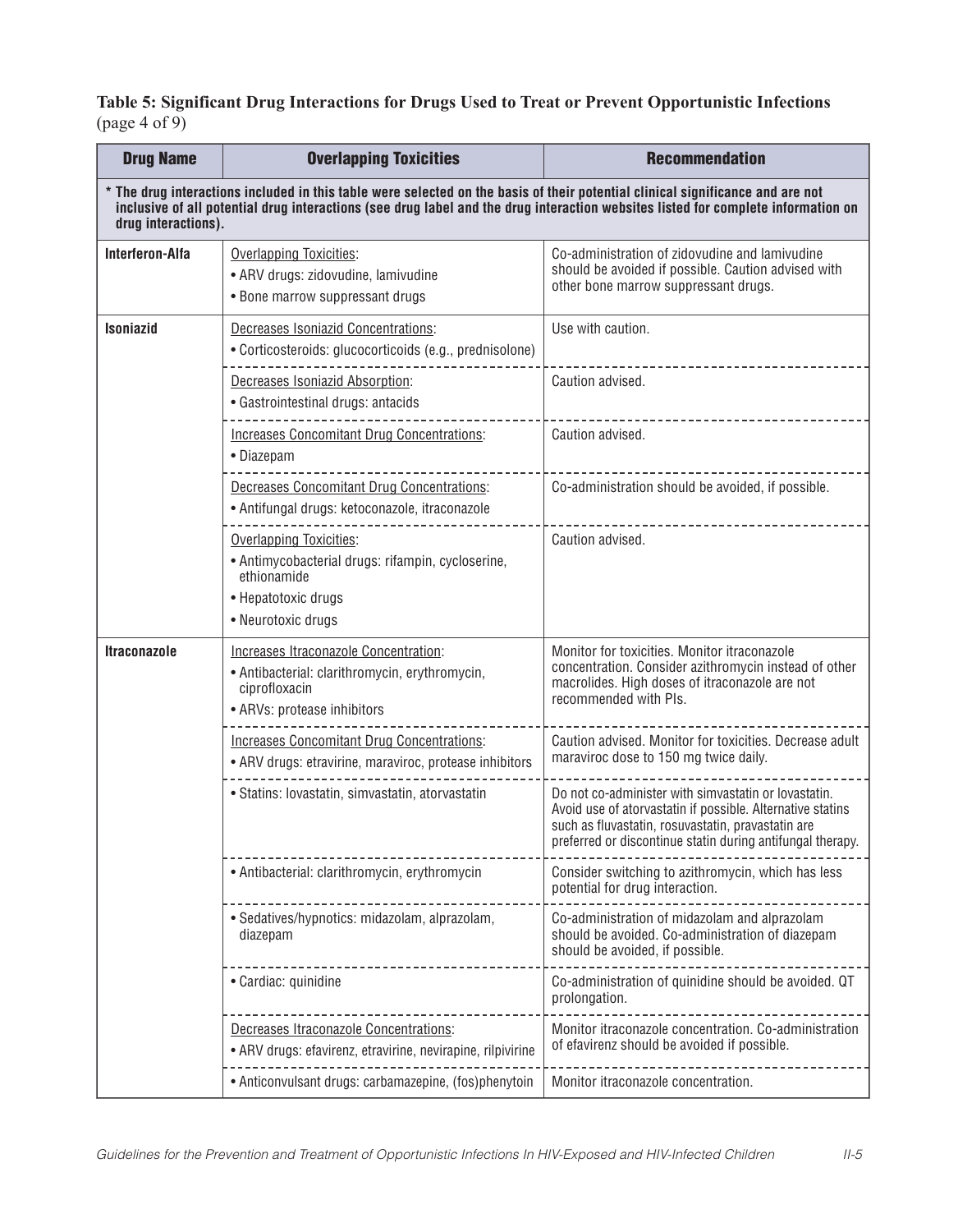# **Table 5: Significant Drug Interactions for Drugs Used to Treat or Prevent Opportunistic Infections** (page 5 of 9)

| <b>Drug Name</b>                                                                                                                                                                                                                                                                           | <b>Overlapping Toxicities</b>                                                                                                                                                                                                                                                            | <b>Recommendation</b>                                                                                                                                                                                                              |
|--------------------------------------------------------------------------------------------------------------------------------------------------------------------------------------------------------------------------------------------------------------------------------------------|------------------------------------------------------------------------------------------------------------------------------------------------------------------------------------------------------------------------------------------------------------------------------------------|------------------------------------------------------------------------------------------------------------------------------------------------------------------------------------------------------------------------------------|
| * The drug interactions included in this table were selected on the basis of their potential clinical significance and are not<br>inclusive of all potential drug interactions (see drug label and the drug interaction websites listed for complete information<br>on drug interactions). |                                                                                                                                                                                                                                                                                          |                                                                                                                                                                                                                                    |
| Itraconazole,<br>continued                                                                                                                                                                                                                                                                 | • Antimycobacterial drugs: rifampin, rifabutin,<br>rifapentine, isoniazid                                                                                                                                                                                                                | Co-administration with rifampin should be avoided.<br>Co-administration with rifabutin should be avoided, if<br>possible. Monitor for toxicities. Monitor itraconazole<br>concentration.                                           |
|                                                                                                                                                                                                                                                                                            | Decreases Itraconazole Absorption:<br>• ARV drugs: didanosine<br>· Gastrointestinal drugs: antacids,<br>anticholinergics/antispasmodics, histamine H2-<br>receptor antagonists, omeprazole, sucralfate                                                                                   | Monitor itraconazole concentration.                                                                                                                                                                                                |
| <b>Lumefantrine</b>                                                                                                                                                                                                                                                                        | <b>Increases Concomitant Drug Levels:</b><br>• ARV drugs: nevirapine                                                                                                                                                                                                                     | Monitor for nevirapine toxicity.                                                                                                                                                                                                   |
|                                                                                                                                                                                                                                                                                            | <b>Overlapping Toxicities:</b><br>• ARV drugs: protease inhibitors<br>• Antibacterial drugs: macrolides, fluoroquinolones<br>• Antifungal drugs: fluconazole, voriconazole<br>• Antimalarial drugs: quinine, quinidine<br>· Psychotropic drugs: quetiapine, tricyclic<br>antidepressants | Co-administration with fluconazole or voriconazole<br>should be avoided. For all other drugs, co-<br>administration should be avoided, if possible;<br>monitor for toxicities (QT prolongation).                                   |
| <b>Mefloquine</b>                                                                                                                                                                                                                                                                          | Decreases Mefloquine Concentrations:<br>• Antimalarial drugs: quinine<br>• Antimycobacterial: rifampin                                                                                                                                                                                   | Monitor for decreased mefloquine efficacy.<br>Co-administration of rifampin should be avoided, if<br>possible; use rifabutin instead.                                                                                              |
|                                                                                                                                                                                                                                                                                            | <b>Decreases Concomitant Drug Concentrations:</b><br>• ARV drugs: ritonavir, possibly other protease<br>inhibitors                                                                                                                                                                       | Monitor for virologic failure of protease inhibitor-<br>containing ART regimen.                                                                                                                                                    |
|                                                                                                                                                                                                                                                                                            | Overlapping Toxicities:<br>• Anti-malarial drugs: quinine<br>• Other drugs that can cause prolonged QT                                                                                                                                                                                   | Avoid co-administration, if possible. Monitor for<br>toxicities (EKG changes, cardiac arrest; also seizures<br>with quinine). If co-administered with quinine, give<br>mefloquine at least 12 hours after last dose of<br>quinine. |
| <b>Nitazoxanide</b>                                                                                                                                                                                                                                                                        | <b>Increases Concomitant Drug Concentrations:</b><br>• Phenytoin                                                                                                                                                                                                                         | Potential for interaction with other medications that<br>are highly protein bound. Use with caution as<br>interaction will increase concentrations of<br>concomitant medication.                                                   |
| Paromomycin                                                                                                                                                                                                                                                                                | <b>Overlapping Toxicities:</b><br>• Neuromuscular blocking drugs                                                                                                                                                                                                                         | Use with caution.                                                                                                                                                                                                                  |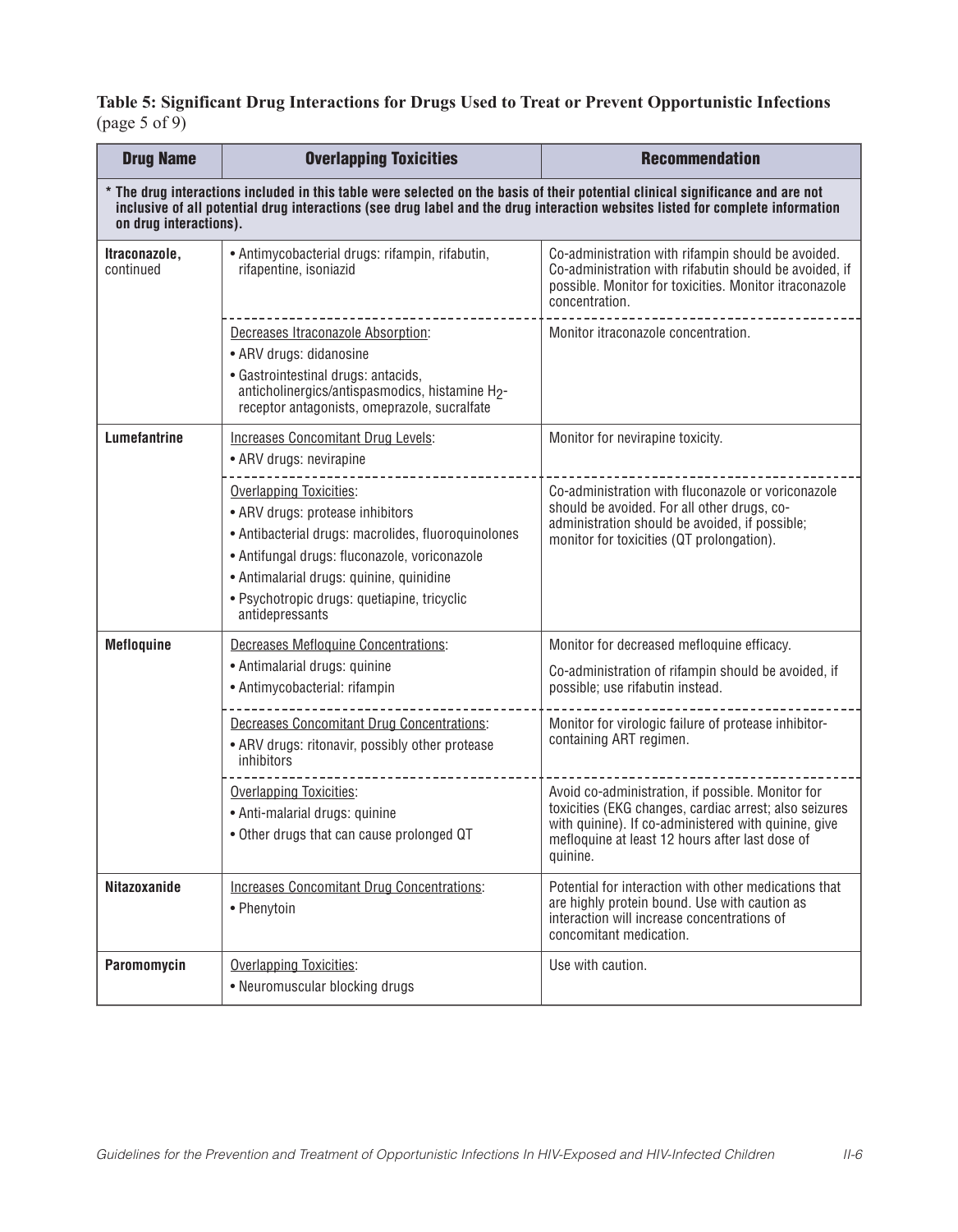#### **Table 5: Significant Drug Interactions for Drugs Used to Treat or Prevent Opportunistic Infections** (page 6 of 9)

| <b>Drug Name</b>                                                                                                                                                                                                                                                                           | <b>Overlapping Toxicities</b>                                                                                                     | <b>Recommendation</b>                                                                                                                                                                                                                     |
|--------------------------------------------------------------------------------------------------------------------------------------------------------------------------------------------------------------------------------------------------------------------------------------------|-----------------------------------------------------------------------------------------------------------------------------------|-------------------------------------------------------------------------------------------------------------------------------------------------------------------------------------------------------------------------------------------|
| * The drug interactions included in this table were selected on the basis of their potential clinical significance and are not<br>inclusive of all potential drug interactions (see drug label and the drug interaction websites listed for complete information<br>on drug interactions). |                                                                                                                                   |                                                                                                                                                                                                                                           |
| <b>Pentamidine</b>                                                                                                                                                                                                                                                                         | <b>Overlapping Toxicities:</b><br>• Antiviral drugs: foscarnet                                                                    | Co-administration should be avoided, if possible.<br>Monitor for toxicities (hypocalcaemia, QT<br>prolongation).                                                                                                                          |
|                                                                                                                                                                                                                                                                                            | • ARV drugs: protease inhibitors, didanosine                                                                                      | Co-administration should be avoided, if possible.<br>Monitor for toxicities (QT prolongation with protease<br>inhibitors; pancreatitis for didanosine).                                                                                   |
|                                                                                                                                                                                                                                                                                            | • Bone marrow suppressant drugs                                                                                                   | Monitor for toxicities.                                                                                                                                                                                                                   |
|                                                                                                                                                                                                                                                                                            | • Nephrotoxic drugs                                                                                                               | Monitor for toxicities.                                                                                                                                                                                                                   |
|                                                                                                                                                                                                                                                                                            | • Other drugs that can cause prolonged QT                                                                                         | Monitor for toxicities. Avoid co-administration, if<br>possible.                                                                                                                                                                          |
| <b>Posaconazole</b>                                                                                                                                                                                                                                                                        | Decreases Posaconazole Drug Concentrations:<br>• ARV drugs: efavirenz, fosamprenavir, rilpivirine                                 | Co-administration of fosamprenavir should be avoided.<br>Co-administration of efavirenz should be avoided, if<br>possible. If co-administered, monitor posaconazole<br>concentrations and adjust dose accordingly.                        |
|                                                                                                                                                                                                                                                                                            | • Anticonvulsant drugs: phenytoin                                                                                                 | Co-administration should be avoided, if possible. If<br>co-administered, monitor posaconazole<br>concentrations and adjust dose accordingly.                                                                                              |
|                                                                                                                                                                                                                                                                                            | • Antimycobacterial drugs: rifabutin, rifampin                                                                                    | Co-administration should be avoided, if possible. If<br>co-administered, monitor posaconazole<br>concentrations and adjust dose accordingly.                                                                                              |
|                                                                                                                                                                                                                                                                                            | <b>Increases Concomitant Drug Concentrations:</b><br>• ARV drugs: atazanavir, saquinavir, lopinavir,<br>etravirine, and ritonavir | Co-administration should be avoided, if possible.<br>Monitor for toxicities. Consider monitoring<br>concentrations and adjust dose as necessary.                                                                                          |
|                                                                                                                                                                                                                                                                                            | • Antibacterial drugs: erythromycin, clarithromycin                                                                               | Co-administration should be avoided.                                                                                                                                                                                                      |
|                                                                                                                                                                                                                                                                                            | • Anticonvulsant drugs: phenytoin                                                                                                 | Co-administration should be avoided.                                                                                                                                                                                                      |
|                                                                                                                                                                                                                                                                                            | • Sedatives/hypnotics: midazolam, alprazolam,<br>diazepam                                                                         | Co-administration should be avoided, if possible.<br>Monitor for toxicities.                                                                                                                                                              |
|                                                                                                                                                                                                                                                                                            | • Antimycobacterial drugs: rifabutin                                                                                              | Co-administration should be avoided.                                                                                                                                                                                                      |
|                                                                                                                                                                                                                                                                                            | · Statins: simvastatin, lovastatin, atorvastatin                                                                                  | Do not co-administer with simvastatin or lovastatin.<br>Avoid use of atorvastatin if possible. Alternative<br>statins such as fluvastatin, rosuvastatin, pravastatin<br>are preferred or discontinue statin during antifungal<br>therapy. |
|                                                                                                                                                                                                                                                                                            | • Antimalarials: Quinidine, quinine, mefloquine,<br>lumefantrine, halofantrine                                                    | Co-administration should be avoided.                                                                                                                                                                                                      |
|                                                                                                                                                                                                                                                                                            | Decreases Concomitant Drug Concentrations:<br>• ARV drugs: fosamprenavir                                                          | Co-administration should be avoided.                                                                                                                                                                                                      |
|                                                                                                                                                                                                                                                                                            | . Other drugs that can cause prolonged QT                                                                                         | Use with caution. Monitor for toxicities.                                                                                                                                                                                                 |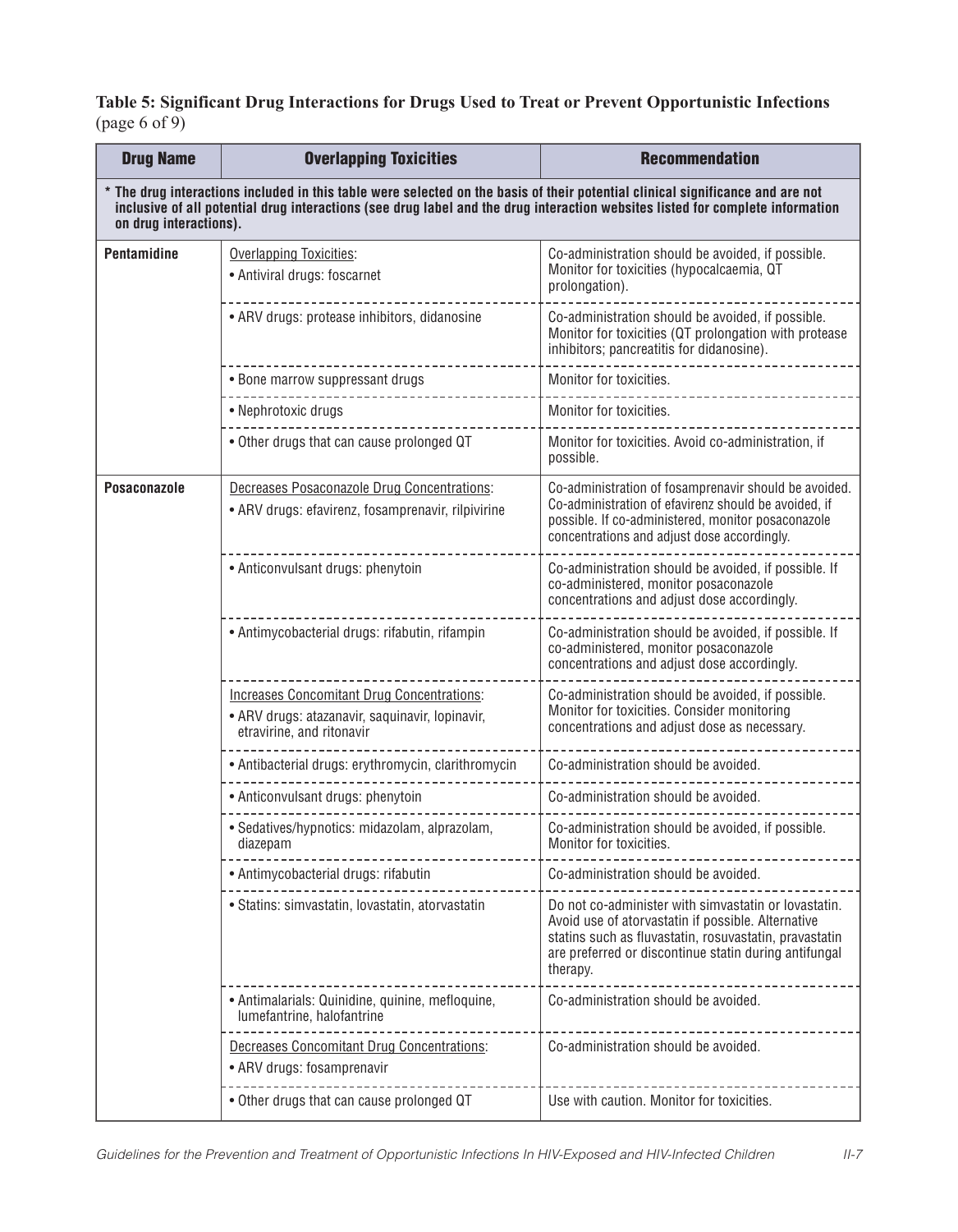#### **Table 5: Significant Drug Interactions for Drugs Used to Treat or Prevent Opportunistic Infections** (page 7 of 9)

| <b>Drug Name</b>                                                                                                                                                                                                                                                                           | <b>Overlapping Toxicities</b>                                                                             | <b>Recommendation</b>                                                                                                                                                                                                                                    |
|--------------------------------------------------------------------------------------------------------------------------------------------------------------------------------------------------------------------------------------------------------------------------------------------|-----------------------------------------------------------------------------------------------------------|----------------------------------------------------------------------------------------------------------------------------------------------------------------------------------------------------------------------------------------------------------|
| * The drug interactions included in this table were selected on the basis of their potential clinical significance and are not<br>inclusive of all potential drug interactions (see drug label and the drug interaction websites listed for complete information<br>on drug interactions). |                                                                                                           |                                                                                                                                                                                                                                                          |
| Proguanil                                                                                                                                                                                                                                                                                  | <b>Decreases Proguanil Concentrations:</b><br>• Atazanavir/ritonavir, lopinavir/ritonavir, efavirenz      | Use with caution.                                                                                                                                                                                                                                        |
| Pyrazinamide                                                                                                                                                                                                                                                                               | <b>Overlapping Toxicities:</b><br>• Antimycobacterial drugs: rifampin, ethionamide<br>• Hepatotoxic drugs | Use with caution. Monitor for hepatotoxicity.                                                                                                                                                                                                            |
| <b>Quinidine</b>                                                                                                                                                                                                                                                                           | <b>Increases Quinidine Concentrations:</b><br>• Protease inhibitors                                       | Co-administration of PIs should be avoided.<br>Increased risk of arrhythmia. Co-administration may<br>be necessary in presence of life-threatening, severe<br>malaria and in the absence of other therapy, while<br>artesunate is obtained from the CDC. |
|                                                                                                                                                                                                                                                                                            | · Itraconazole, posaconazole, voriconazole                                                                | Co-administration should be avoided. Increased risk<br>of arrhythmia.                                                                                                                                                                                    |
|                                                                                                                                                                                                                                                                                            | <b>Decreases Quinidine Concentrations:</b><br>• Etravirine                                                | Use with caution. Monitor quinidine levels.                                                                                                                                                                                                              |
|                                                                                                                                                                                                                                                                                            | <b>Increases Concomitant Drug Concentrations:</b><br>• Tricyclic antidepressants                          | Co-administration should be avoided, if possible.<br>Monitor for toxicities.                                                                                                                                                                             |
|                                                                                                                                                                                                                                                                                            | Overlapping Toxicities:<br>• Other drugs that can prolong QT interval                                     | Co-administration should be avoided, if possible.<br>Monitor for toxicities (QT prolongation).                                                                                                                                                           |
| <b>Ribavirin</b>                                                                                                                                                                                                                                                                           | <b>Increases Concentrations Of Concomitant Drug:</b><br>• ARV drugs: didanosine                           | Co-administration should be avoided. Potential for<br>increased risk of pancreatitis and mitochondrial toxicity.                                                                                                                                         |
|                                                                                                                                                                                                                                                                                            | Decreases Concentrations of Concomitant Drug:<br>· Zidovudine, stavudine                                  | Co-administration should be avoided, if possible.                                                                                                                                                                                                        |
|                                                                                                                                                                                                                                                                                            | <b>Overlapping Toxicities:</b><br>• Zidovudine, all NRTIs                                                 | Co-administration should be avoided, if possible.<br>Monitor for toxicities (anemia for zidovudine; lactic<br>acidosis for all NRTIs).                                                                                                                   |
| <b>Rifabutin</b>                                                                                                                                                                                                                                                                           | <b>Increases Rifabutin Concentrations:</b><br>• HIV protease inhibitors                                   | Use with caution. Monitor for rifabutin toxicity.<br>Reduce rifabutin dose if co-administered with PIs.                                                                                                                                                  |
|                                                                                                                                                                                                                                                                                            | • Fluconazole                                                                                             | Use with caution. Monitor for rifabutin toxicity.<br>Consider rifabutin dose reduction.                                                                                                                                                                  |
|                                                                                                                                                                                                                                                                                            | · Voriconazole, itraconazole, posaconazole                                                                | Co-administration should be avoided, if possible. If<br>co-administered, consider TDM and monitor for<br>rifabutin toxicities (and azole clinical efficacy).                                                                                             |
|                                                                                                                                                                                                                                                                                            | • Clarithromycin                                                                                          | Co-administration should be avoided, if possible.<br>Monitor for rifabutin toxicity. Consider rifabutin dose<br>reduction or using azithromycin instead.                                                                                                 |
|                                                                                                                                                                                                                                                                                            | <b>Increases Concomitant Drug Concentrations:</b><br>• Didanosine                                         | Use with caution. Monitor for didanosine toxicity.                                                                                                                                                                                                       |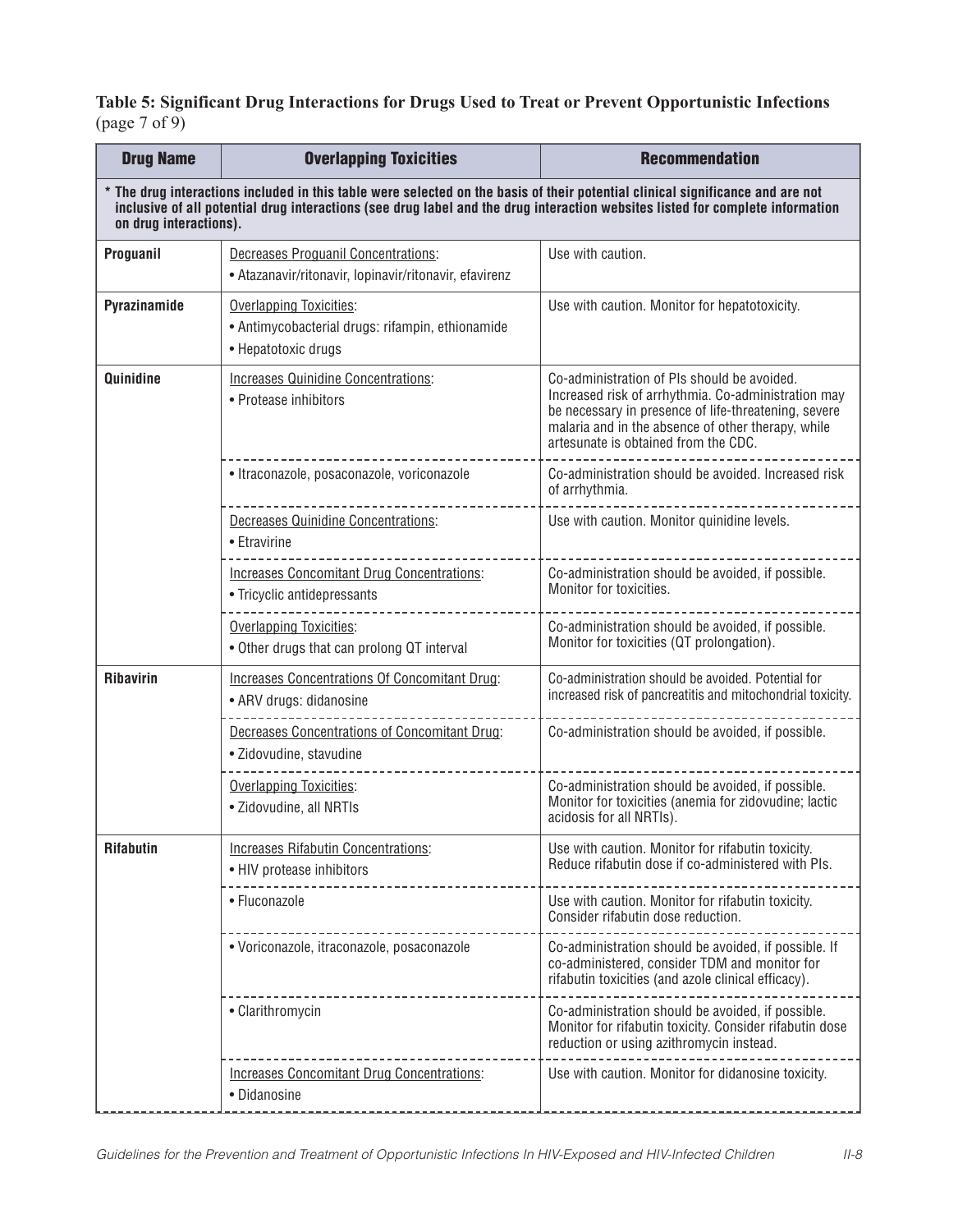**Table 5: Significant Drug Interactions for Drugs Used to Treat or Prevent Opportunistic Infections** (page 8 of 9)

| <b>Drug Name</b>                                                                                                                                                                                                                                                                           | <b>Overlapping Toxicities</b>                                                                                             | <b>Recommendation</b>                                                                                                                                                                                                                                                                                                            |  |
|--------------------------------------------------------------------------------------------------------------------------------------------------------------------------------------------------------------------------------------------------------------------------------------------|---------------------------------------------------------------------------------------------------------------------------|----------------------------------------------------------------------------------------------------------------------------------------------------------------------------------------------------------------------------------------------------------------------------------------------------------------------------------|--|
| * The drug interactions included in this table were selected on the basis of their potential clinical significance and are not<br>inclusive of all potential drug interactions (see drug label and the drug interaction websites listed for complete information<br>on drug interactions). |                                                                                                                           |                                                                                                                                                                                                                                                                                                                                  |  |
| Rifabutin,<br>continued                                                                                                                                                                                                                                                                    | <b>Decreases Rifabutin Concentrations:</b><br>• Efavirenz, etravirine                                                     | Use with caution. Higher rifabutin dose required<br>when efavirenz co-administered. Consider TDM.                                                                                                                                                                                                                                |  |
|                                                                                                                                                                                                                                                                                            | <b>Decreases Concomitant Drug Concentrations:</b><br>• ARV drugs: rilpivirine                                             | Co-administration should be avoided.                                                                                                                                                                                                                                                                                             |  |
|                                                                                                                                                                                                                                                                                            | • ARV drugs: saquinavir, etravirine, maraviroc                                                                            | Co-administration should be avoided, if possible.                                                                                                                                                                                                                                                                                |  |
|                                                                                                                                                                                                                                                                                            | · Antibacterial drugs: dapsone, atovaquone                                                                                | Use with caution. Monitor for dapsone treatment<br>failure.                                                                                                                                                                                                                                                                      |  |
|                                                                                                                                                                                                                                                                                            | • Antifungal drugs: azoles (except for fluconazole)                                                                       | Co-administration should be avoided, if possible. If<br>co-administered, consider TDM and monitor for<br>rifabutin toxicities (and azole clinical efficacy).                                                                                                                                                                     |  |
|                                                                                                                                                                                                                                                                                            | • Contraceptives: oral                                                                                                    | Oral contraceptives less effective. Additional non-<br>hormonal contraceptive or alternative recommended.                                                                                                                                                                                                                        |  |
| Rifampin                                                                                                                                                                                                                                                                                   | <b>Decreases Concomitant Drug Concentrations:</b><br>• Contraceptives: oral                                               | Oral contraceptives less effective. Additional non-<br>hormonal contraceptive or alternative recommended.                                                                                                                                                                                                                        |  |
|                                                                                                                                                                                                                                                                                            | • ARV drugs: PIs ± ritonavir, nevirapine, raltegravir,<br>rilpivirine                                                     | Significantly decreases PI exposure; co-administration<br>should be avoided. Nevirapine: use only if other options<br>not available and close virologic and immunologic<br>monitoring can be done; consider efavirenz instead.<br>Raltegravir dose increase may be required. Rilpivirine<br>co-administration should be avoided. |  |
|                                                                                                                                                                                                                                                                                            | · Antimicrobial: atovaquone, dapsone,<br>clarithromycin, doxycycline                                                      | Co-administration of atovaquone and rifampin should<br>be avoided. Consider switching clarithromycin to<br>azithromycin, which has less potential for drug<br>interaction. Dapsone and Doxycycline efficacy may<br>be reduced.                                                                                                   |  |
|                                                                                                                                                                                                                                                                                            | • Antifungal drugs: azoles, caspofungin                                                                                   | Increase in dose of caspofungin is recommended<br>when co-administered with CYP450 inducers.                                                                                                                                                                                                                                     |  |
|                                                                                                                                                                                                                                                                                            |                                                                                                                           | Azoles: Monitor for efficacy. May need to increase<br>antifungal dose                                                                                                                                                                                                                                                            |  |
|                                                                                                                                                                                                                                                                                            | · Other: corticosteroids, methadone                                                                                       | Caution advised with corticosteroids (decreased<br>efficacy).                                                                                                                                                                                                                                                                    |  |
|                                                                                                                                                                                                                                                                                            |                                                                                                                           | Methadone: Monitor for efficacy and/or opiate<br>withdrawal symptoms with methadone.                                                                                                                                                                                                                                             |  |
|                                                                                                                                                                                                                                                                                            | Overlapping Toxicities:<br>• Bone marrow suppressant drugs<br>· Hepatotoxic drugs                                         | Monitor for toxicities of these drugs.                                                                                                                                                                                                                                                                                           |  |
| <b>Streptomycin</b>                                                                                                                                                                                                                                                                        | Potential for Increased Toxicity Due to Overlapping<br>Toxicity:<br>· Nephrotoxic drugs<br>• Neuromuscular blocking drugs | Monitor for toxicities of these drugs.                                                                                                                                                                                                                                                                                           |  |